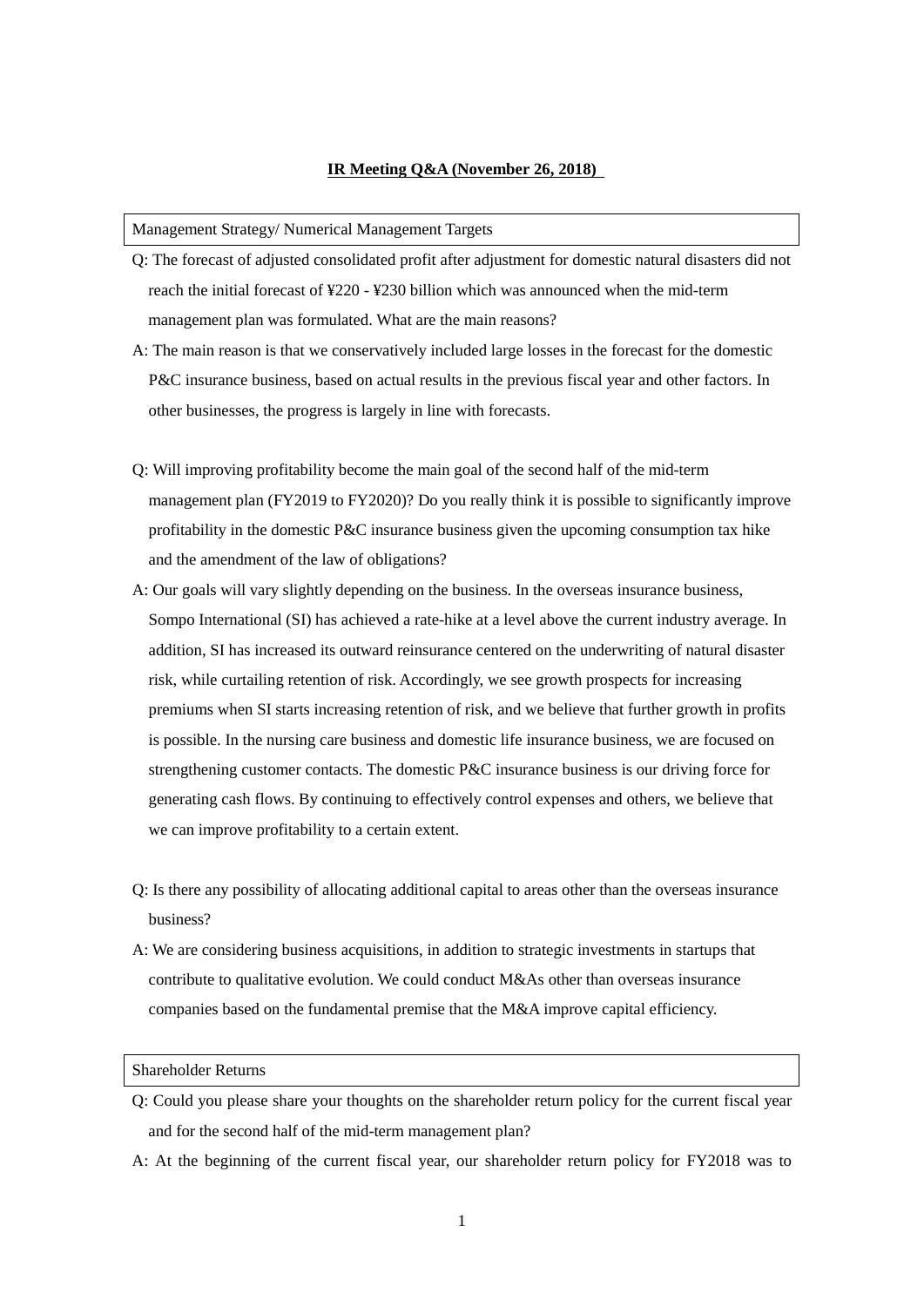allocate 50% of adjusted consolidated profit to shareholder returns as before, and to retain the remaining earnings internally. We are now reviewing this allocation balance, based on factors such as the impact of domestic natural disasters. For example, the level of capital in terms of ESR at the end of September was close to the upper limit for our target capital level, and this allowed for a certain capital buffer between the current level of capital and the lower limit for the target capital level. Even if we execute a large M&A deal comparable in size to SI, or if there is a disaster of a certain scale, I believe that we could still maintain an appropriate level of capital. In addition, given that prices and valuations have remained high in the current M&A market, we are cautiously considering investment opportunities. Next, let's look at shareholder returns for FY2018. Taking into consideration a comprehensive range of factors, including the matters I just described, we are discussing various options in meetings of the Board of Directors. One of the options is to maintain the actual amount of shareholder returns around the level of the previous fiscal year in conjunction with reducing the internal accumulation of profits. We will consider the shareholder return policy for the second half of the mid-term management plan based on a full range of factors, such as profits in FY2018 and the level of capital.

- Q: If business performance is once again revised downward in the next fiscal year due to natural disasters, will you maintain your policy of not reducing the total amount of shareholder returns?
- A: There will be no change in our policy. We are determined to maintain and possibly increase the total amount of shareholder returns as we pay out stable dividends.

### Domestic P&C Insurance Business

- Q: What is your assessment of the amount of the net incurred loss on domestic natural disasters in the current fiscal year?
- A: In the past five years, we have reduced the amount of risk related to domestic natural disasters by around half through the use of outward reinsurance and others. Losses for the industry in FY2018 are expected to be around twice the level of FY2004, when natural disaster losses were the largest in recent times. In this context, our net incurred loss is forecast to be lower than the level in FY2004. My assessment is that our recent reinsurance strategy has functioned effectively to a certain extent.
- Q: In light of the impact of domestic natural disasters in FY2018, could you please share your thoughts on your initial forecasts for next fiscal year, particularly the domestic natural disaster assumption, the provisioning rate for the catastrophic loss reserve, and the outward reinsurance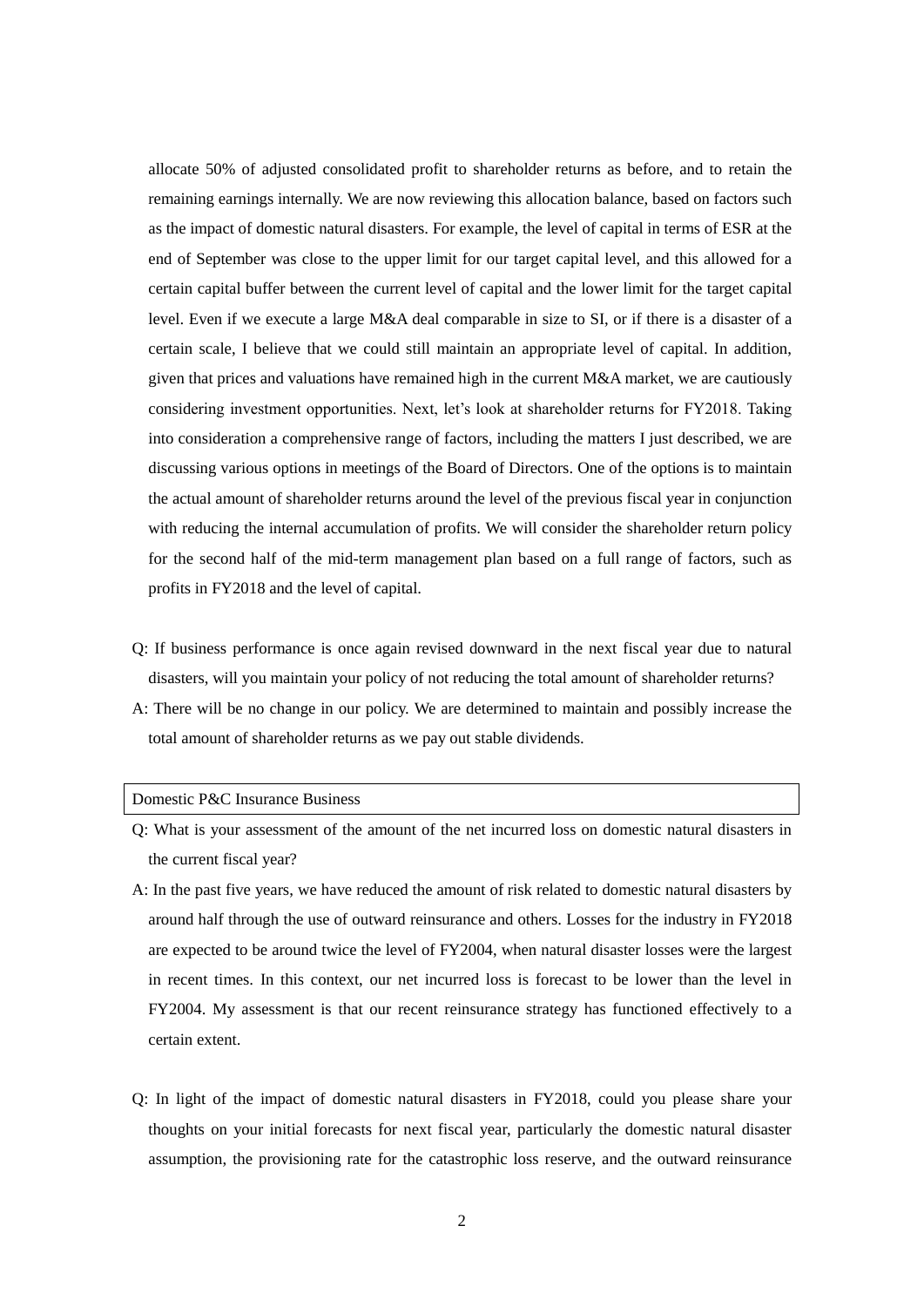strategy?

- A: Those matters are currently under review. First, with regard to the domestic natural disaster assumption, we feel that net claims paid have been increasing over the past five years. Therefore, we will probably need to consider setting this assumption conservatively. With regard to the catastrophic loss reserve, we will achieve our provisioning target within a certain time frame as we continue to make additional provisions at the current pace. Therefore, we do not expect to increase the provisioning rate at this time. Turning to the outward reinsurance strategy, we expect outward reinsurance costs to increase to some extent. However, given that reinsurance involves the arrangement of schemes based on complex combinations of policies, reinsurance premiums will not increase sharply. Management will consider various reinsurance schemes as it closely monitors earnings volatility and other factors. We plan to further optimize premium rates for the underwriting of fire and allied lines based on advisory rates.
- Q: There has been progress on the development of packaged insurance product and services for automakers, for example, automakers forming tie-ups with certain insurance companies for specific models. Has there been any impact on your business?
- A: We have seen these tie-ups before. In the past, automakers and insurance companies have teamed up to provide tie-up products such as automobile brand insurance. However, there have been no major changes, such as large movements in market share. Going forward, we expect any large impacts to come from more drastic changes in the market, such as the widespread adoption of autonomous cars and car sharing.

# Overseas Insurance Business

- Q: Organic growth in SI's top-line was reduced from an initial growth rate of 10% to a revised growth rate of around 6%. In the presentation materials, your mid-term organic growth rate target is between 10%-15% at SI from the next fiscal year onward. What is the basis for this outlook?
- A: Based on SI's outstanding underwriting skills, we plan to continue to expand the underwriting business in specialty fields including crop insurance. Growth in this business will be driven primarily in Europe and the Americas, leveraging our insurance licenses in 30 countries. In addition, we believe that it will be possible to conduct further bolt-on type M&As and recruit additional underwriters. Therefore, we expect to achieve continued growth in SI's underwriting business. Moreover, with premium rates increasing for the past four consecutive quarters, there are now signs of a slowdown in capital inflows into the market. From the standpoint of profitability and risk management, SI has been increasing outward reinsurance and curtailing